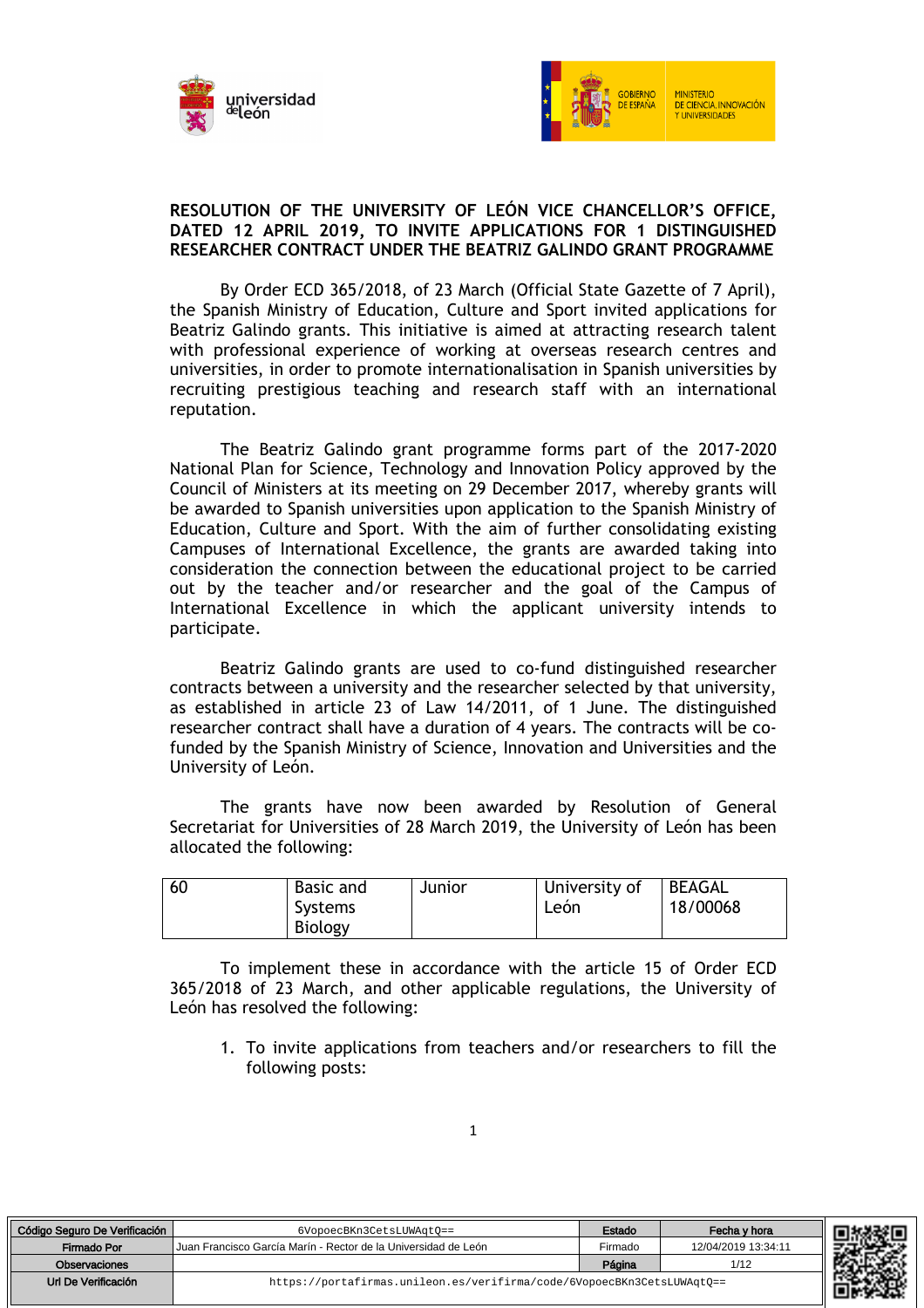



| BEAGAL<br>University of<br>18/00068<br>Systems<br>León<br>Biology |
|-------------------------------------------------------------------|
|-------------------------------------------------------------------|

The post shall be published on the University's website (https://www.unileon.es/actualidad)

- 2. This announcement shall enter into force on 23 April 2019
- 3. The selection process shall be governed by the following

#### **TERMS**

# **ONE: APPLICATIONS**

- 1. The deadline for submission of applications and accompanying documents shall be one month from the day following the date of the entry into force of this Resolution Announcing (from 24 April to 24 May 2019)
- 2. The documents to be presented by applicants shall be submitted using the form available from the electronic office. This form shall be written in English and must be completed in the same language. The form the applicants must complete shall be available on the page for the second phase of the announcement: https://magnolia.educacion.es/mecd/servicios-al-ciudadanomecd/catalogo/general/educacion/277089/ficha/277089-2018 fase2.html

The link is the following:

https://sede.educacion.gob.es/sede/filtrosso/loginint.jjsp?sso=S&idCo nvocatoria=1174

- 3. Applications must be accompanied by the following documents:
	- a) Documents accrediting the applicant's identity (national identity number, passport).
	- b) Documents accrediting the officially recognised degrees held by the applicant.
	- c) Documents accrediting that the applicant meets the terms established in Section Two below.
	- d) Documents established in Section Four below, on assessment of applications.
- **4.** In accordance with the provisions of article 18.5 of Order ECD/365/2018, of 23 March, persons applying for more than one post

| Código Seguro De Verificación | 6VopoecBKn3CetsLUWAqt0 ==                                              | Estado  | Fecha v hora        |
|-------------------------------|------------------------------------------------------------------------|---------|---------------------|
| Firmado Por                   | Uuan Francisco García Marín - Rector de la Universidad de León         | Firmado | 12/04/2019 13:34:11 |
| <b>Observaciones</b>          |                                                                        | Página  | 2/12                |
| Url De Verificación           | https://portafirmas.unileon.es/verifirma/code/6VopoecBKn3CetsLUWAqt0== |         |                     |

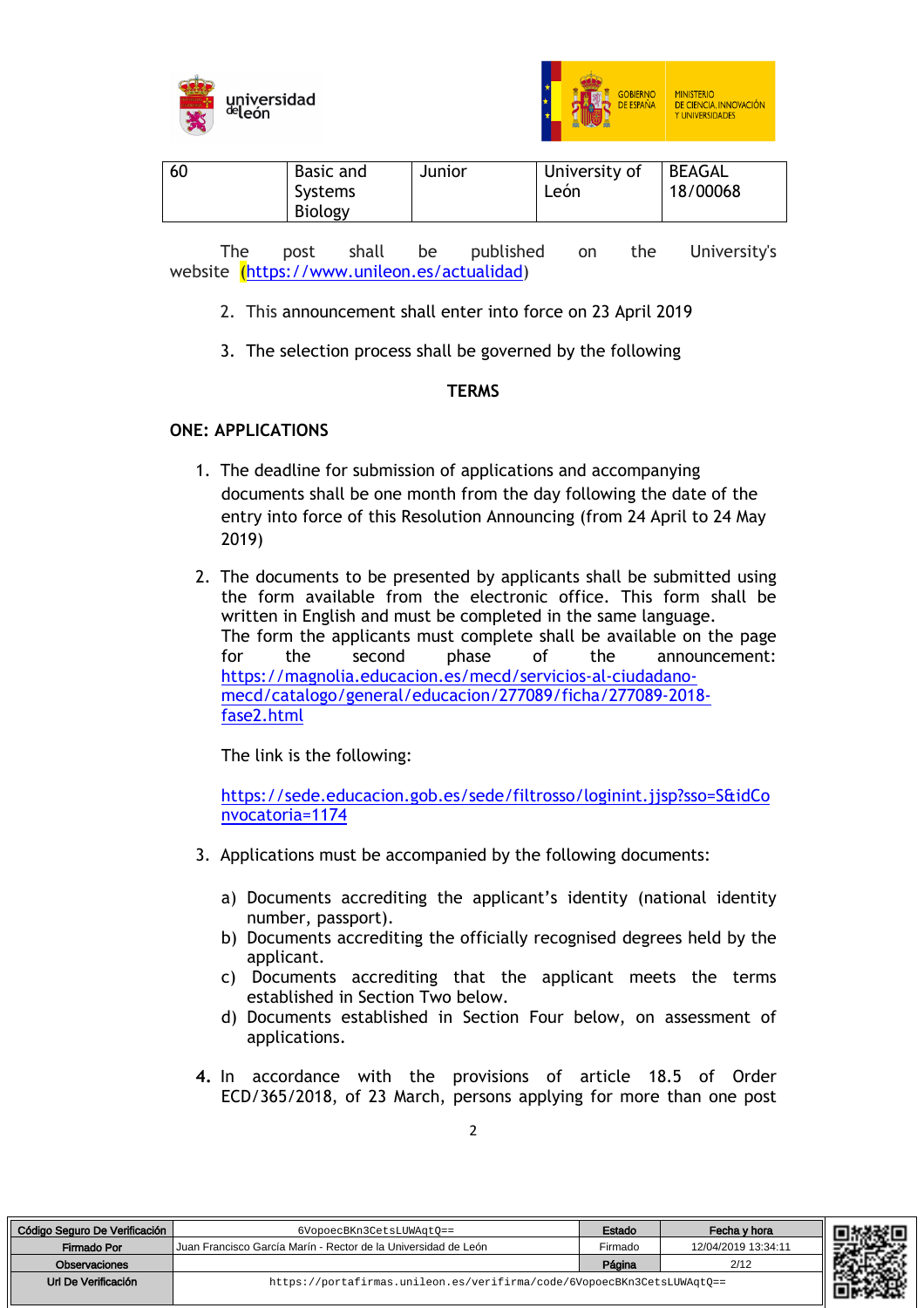



under the Beatriz Galindo grant programme must indicate the order of preference in the corresponding section in the form. If no preference is indicated, preference shall be given to the first post applied for on the form.

#### **TWO: REQUIREMENTS FOR CANDIDATES**

1. Candidates must be in possession of a PhD. Successful candidates shall be required to complete the relevant procedures to secure recognition of international qualifications. Note that requesting recognition of international qualifications is not a prerequisite for applying for the position; however, once awarded the post, successful candidates shall have a period within which to obtain recognition of international qualifications and formalise the contract.

2. Candidates must have spent all or part of their professional teaching and/or research career abroad and have been employed as a teacher, researcher and/or team coordinator at an overseas university or an overseas organisation recognised in its country as a centre for R&D&i.

3. Candidates wishing to apply for a Beatriz Galindo junior grant must have accredited professional experience abroad of up to a maximum of seven years. In both cases, the years will be calculated from the time when the PhD was awarded.

This professional experience must be accredited by candidates when submitting their application for the post.

The date until which candidates' length of service shall be calculated will be indicated in the Resolution Announcing the First Phase of the Beatriz Galindo Grant Programme. This resolution shall be published in the link to the announcement: https://www.mecd.gob.es/servicios-al-ciudadanomecd/catalogo/educacion/profesorado/profesorado-universitario/becasayudas/movilidad/beatriz-galindo.html

4. The specific profile and requirements of the post are given in Annex 1, under the terms established in the documents submitted by the university in its application for the grant, in accordance with the provisions of the call announced by Order ECD/365/2018, of 23 March.

5. Teachers and/or researchers in receipt of a similar financial grant may not apply for the post or posts allocated to the university.

| Código Seguro De Verificación | 6VopoecBKn3CetsLUWAqt0 ==                                              | Estado  | Fecha y hora        |  |
|-------------------------------|------------------------------------------------------------------------|---------|---------------------|--|
| Firmado Por                   | Juan Francisco García Marín - Rector de la Universidad de León         | Firmado | 12/04/2019 13:34:11 |  |
| Observaciones                 |                                                                        | Página  | 3/12                |  |
| Url De Verificación           | https://portafirmas.unileon.es/verifirma/code/6VopoecBKn3CetsLUWAqt0== |         |                     |  |

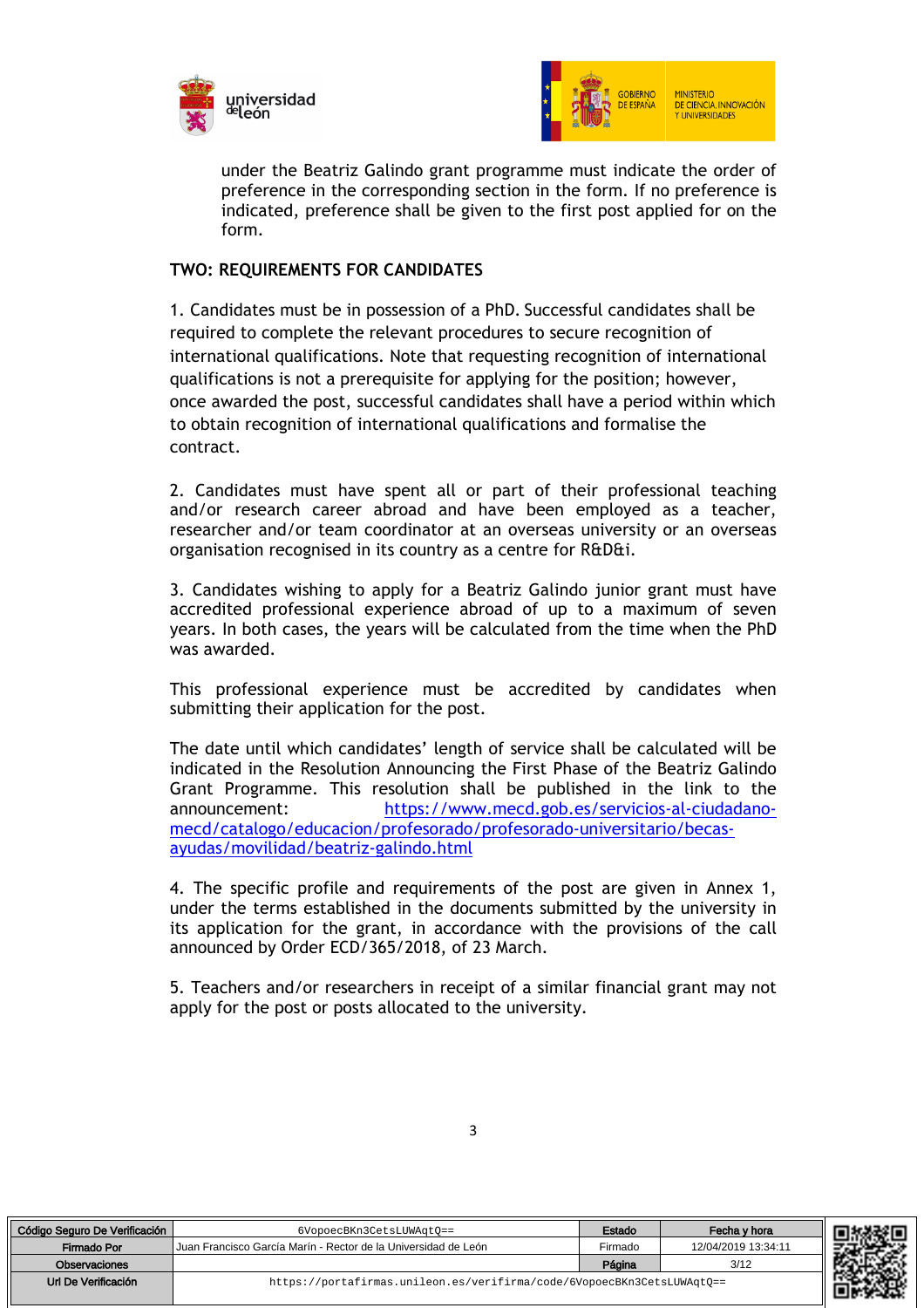



#### **THREE: RECTIFICATION OF APPLICATIONS SUBMITTED BY TEACHERS AND/OR RESEARCHERS.**

If the documents submitted within the deadline for applications are incomplete or contain rectifiable errors, candidates shall have ten working days to complete or rectify their application via the electronic office. If this is not done, the application shall be considered withdrawn, by means of a resolution worded in accordance with the terms set forth in article 68 of Law 39/2015, of 1 October.

#### **FOUR: ASSESSMENT OF APPLICATIONS**

**In accordance with the provisions of article 18 of Order ECD 365/2018, the selection shall be carried out as follows:**

- **1. Applications shall contain, at least, the following information:**
- a) The candidate's educational project.
- b) The candidate's research and knowledge transfer project.

c) The candidate's curriculum vitae, indicating all predoctoral and postdoctoral periods spent at overseas universities or research centres and present or recent affiliations with the same.

d) Explanatory report on returns for the university of the educational project and the research and knowledge transfer project.

#### 2. **The General Secretariat of Universities shall designate an international panel of experts to act as a collegiate body responsible for assessing candidates' applications**.

The international panel of experts shall consist of ten members, including a President and a Secretary appointed from among its members by the General Secretariat of Universities once the deadline for submitting applications has passed. The assessors on the international panel of experts may be the same as those who assessed the applications submitted by the universities to the Spanish Ministry of Education, Culture and Sport, and may receive the remuneration to which they are legally entitled for services rendered, to be paid by the universities.

The international experts shall be teachers and/or researchers of recognised professional standing and competence. Substitutions for members of the collegiate body are not envisaged. The Secretary shall have voice and vote in the decisions of the international panel of experts. With regard to personal, technical and budgetary means, the international panel of experts shall be affiliated to the General Secretariat of Universities, except for the purposes

| Código Seguro De Verificación | 6VopoecBKn3CetsLUWAgtO==                                               | Estado  | Fecha v hora        | 744206 LE |
|-------------------------------|------------------------------------------------------------------------|---------|---------------------|-----------|
| Firmado Por                   | Uuan Francisco García Marín - Rector de la Universidad de León         | Firmado | 12/04/2019 13:34:11 |           |
| Observaciones                 |                                                                        | Página  | 4/12                |           |
| Url De Verificación           | https://portafirmas.unileon.es/verifirma/code/6VopoecBKn3CetsLUWAqt0== |         |                     |           |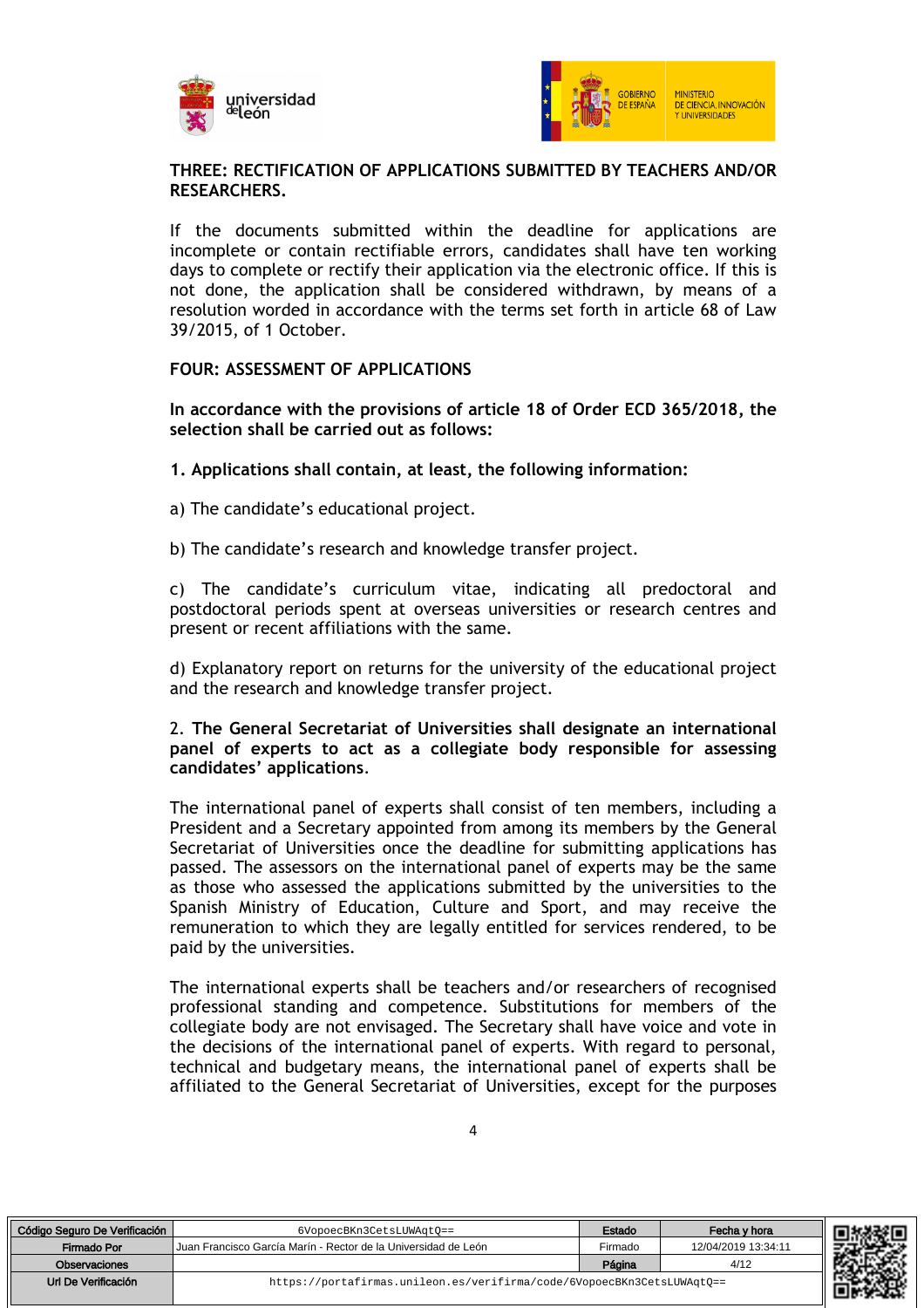



of remuneration for services rendered, to be paid by the universities. The international panel of experts shall operate in accordance with the provisions of Law 40/2015, of 1 October.

# **5. Applications shall be assessed as follows**

Assessment shall be conducted in one stage.

Candidates shall be given a score of between 0 and 10 points by the international panel of experts.

The international panel of experts shall assess the documents submitted by candidates in accordance with the following **assessment criteria**, always bearing the candidate's curriculum vitae in mind:

#### **a) The candidate's educational project: maximum of 2.5 points**

- 1. Quality of the educational project: up to 1.25 points.
- 2. Organisation of the educational project: up to 1.25 points.

#### **b) The candidate's research project: maximum of 2.5 points.**

- 1. Quality of the research project: up to 1.25 points.
- 2. Organisation of the research project: up to 1.25 points.

#### **c) The candidate's knowledge transfer project: maximum of 2.5 points.**

- 1. Quality of the knowledge transfer project: up to 1.25 points.
- 2. Organisation of the knowledge transfer project: up to 1.25 points.

#### **d) Returns for the university of the educational project, the research project and the knowledge transfer project: maximum of 2.5 points.**

- 1. Returns of the educational project: up to 1.25 points.
- 2. Returns of the research project: up to 0.75 points.
- 3. Returns of the knowledge transfer project: up to 0.5 points.

4. To pass the assessment, candidates must obtain at least 6 points from any of the criteria. Candidates who obtain a lower score will automatically be rejected. In addition, candidates must obtain at least 50% of the maximum possible score for each individual element.

| Código Seguro De Verificación | 6VopoecBKn3CetsLUWAqt0 ==                                              | Estado  | Fecha y hora        |
|-------------------------------|------------------------------------------------------------------------|---------|---------------------|
| Firmado Por                   | Juan Francisco García Marín - Rector de la Universidad de León         | Firmado | 12/04/2019 13:34:11 |
| Observaciones                 |                                                                        | Página  | 5/12                |
| Url De Verificación           | https://portafirmas.unileon.es/verifirma/code/6VopoecBKn3CetsLUWAqtO== |         |                     |

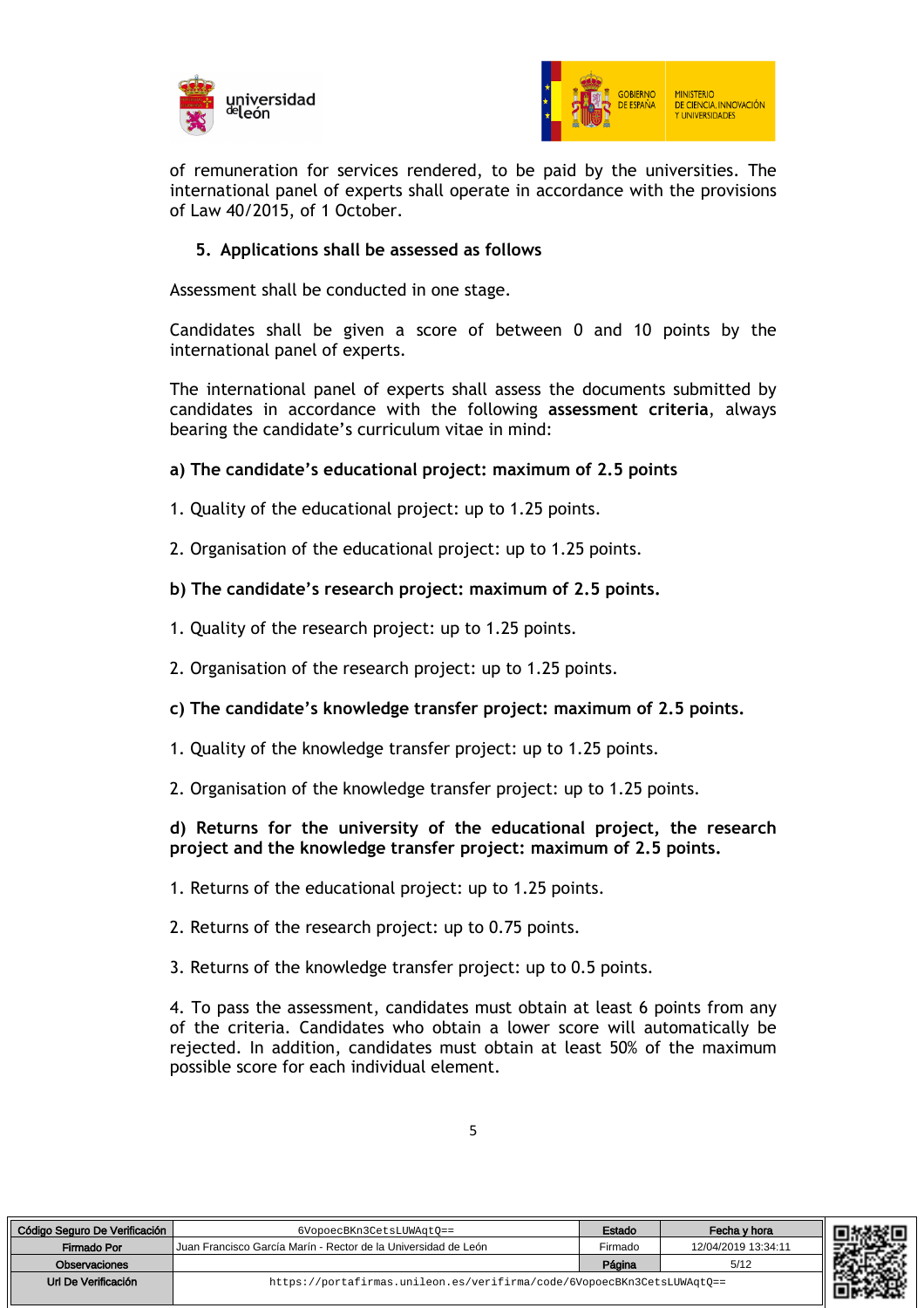



5. In the event that two or more candidates obtain the same overall score, the general assessment criteria shall be employed individually to decide the outcome; thus, first place will be awarded to the candidate with the highest score for criterion a) or, in the event of a new tie, the candidate with the highest score for criterion b), and where necessary, for criteria c) and d). If the candidates have obtained the same individual score for all the general criteria, length of service at the centre in which each candidate has worked will be used to decide the outcome.

6. The international panel of experts shall deliver a report to the vice chancellor's office naming the successful candidate and as many substitutes as applications for each post that have obtained above the minimum score, in ranked order.

7. In the event that a successful candidate has applied for more than one post, he or she will be awarded the post for which he or she indicated a preference, or where no preference was indicated, the first post applied for on the form.

#### **FIVE: PROVISIONAL RESOLUTION**

Once the deadline for submission of applications has passed, the university shall have a maximum period of two months to assess the applications in the manner described above and publish the provisional resolution of successful candidates.

#### **SIX: DISPUTES**

Teachers and/or researchers may register a dispute against the provisional resolution within a maximum period of ten days.

#### **SEVEN: FINAL RESOLUTION**

After the maximum period of ten days and having considered the allegations, the university will publish the final resolution of teachers and/or researchers selected for each of the grants awarded to the university, as first choice and substitutes.

#### **EIGHT: WORK CONTRACT.**

- 1. Having published the final resolution on selected teachers and/or researchers, the university shall sign a distinguished researcher contract with each of the successful candidates.
- 2. This contract shall be governed by the provisions of article 23 of Law 14/2011, of 1 June, on Science, Technology and Innovation.

| Código Seguro De Verificación | 6VopoecBKn3CetsLUWAqt0 ==                                              | Estado  | Fecha y hora        |
|-------------------------------|------------------------------------------------------------------------|---------|---------------------|
| Firmado Por                   | Uuan Francisco García Marín - Rector de la Universidad de León         | Firmado | 12/04/2019 13:34:11 |
| Observaciones                 |                                                                        | Página  | 6/12                |
| Url De Verificación           | https://portafirmas.unileon.es/verifirma/code/6VopoecBKn3CetsLUWAqt0== |         |                     |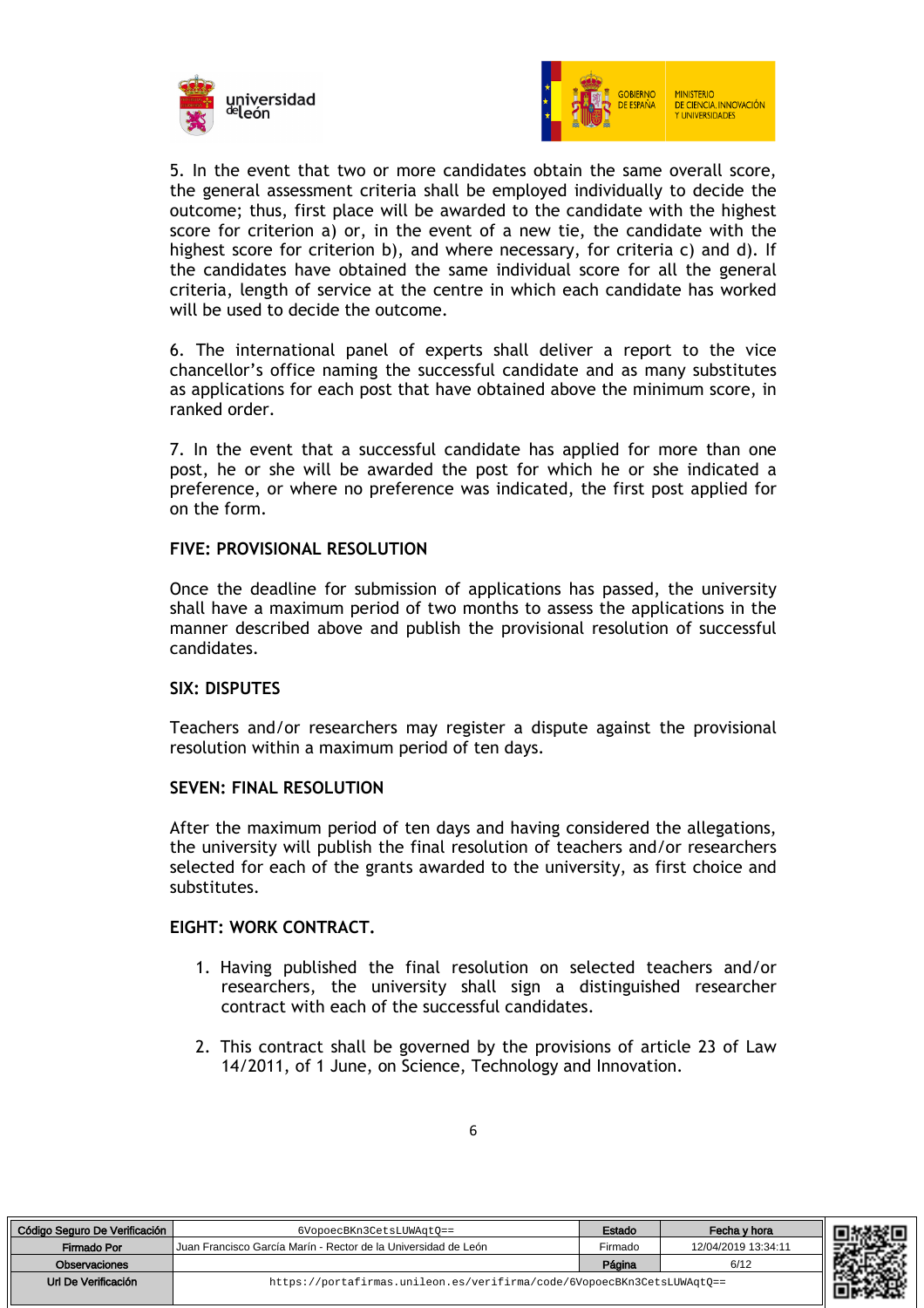



- 3. The contract must be signed within two months of publication of the resolution on selected teachers and/or researchers.
- 4. The distinguished researcher contract shall have a duration of 4 years.
- 5. The annual amount for each of the contracts corresponding to the grant awarded, co-funded by the Spanish Ministry of Education, Culture and Sport and the public universities, shall be as follows:

Junior category:

35,000 euros from the Spanish Ministry of Education, Culture and Sport. 10,000 euros from the University of León (including the employer's share of the social security contribution corresponding to the teacher and/or researcher contract).

- 6. The object of the contract shall be the performance of activities in the fields of research, teaching or management of teams, research centres, facilities or scientific and technological programmes of great importance that fall within the scope of the university's functions and objectives.
- 7. The working day, hours, public holidays, leave of absence and annual holidays shall be established by the contract and the applicable legislation.
- 8. Contracted teachers and/or researchers may not enter into contracts with other entities during the period of the distinguished researcher contract without the express authorisation of the university, and under no circumstances may these contravene the applicable incompatible activities regulations.
- 9. The contract may be terminated in accordance with the provisions of article 23 of Law 14/2011, of 1 June, and the applicable employment legislation.
- 10.Any irregularity with respect to the information contained in the application or the conditions considered for candidate assessment and selection shall suspend the deadline for signing the distinguished researcher contract and may give rise to loss of the right to receive the grant and, where appropriate, to repayment of the same.
- 11.The University of León also agrees to hire the distinguished researcher at the end of his/her Beatriz Galindo contract. Provided that he/she has been awarded accreditation as Senior University Lecturer or

| o Seguro De Verificación | 6VopoecBKn3CetsLUWAqt0 ==                                              | Estado  | Fecha y hora        | *********** |  |
|--------------------------|------------------------------------------------------------------------|---------|---------------------|-------------|--|
| Firmado Por              | Juan Francisco García Marín - Rector de la Universidad de León         | Firmado | 12/04/2019 13:34:11 |             |  |
| Observaciones            |                                                                        | Página  | 7/12                |             |  |
| Url De Verificación      | https://portafirmas.unileon.es/verifirma/code/6VopoecBKn3CetsLUWAqt0== |         |                     |             |  |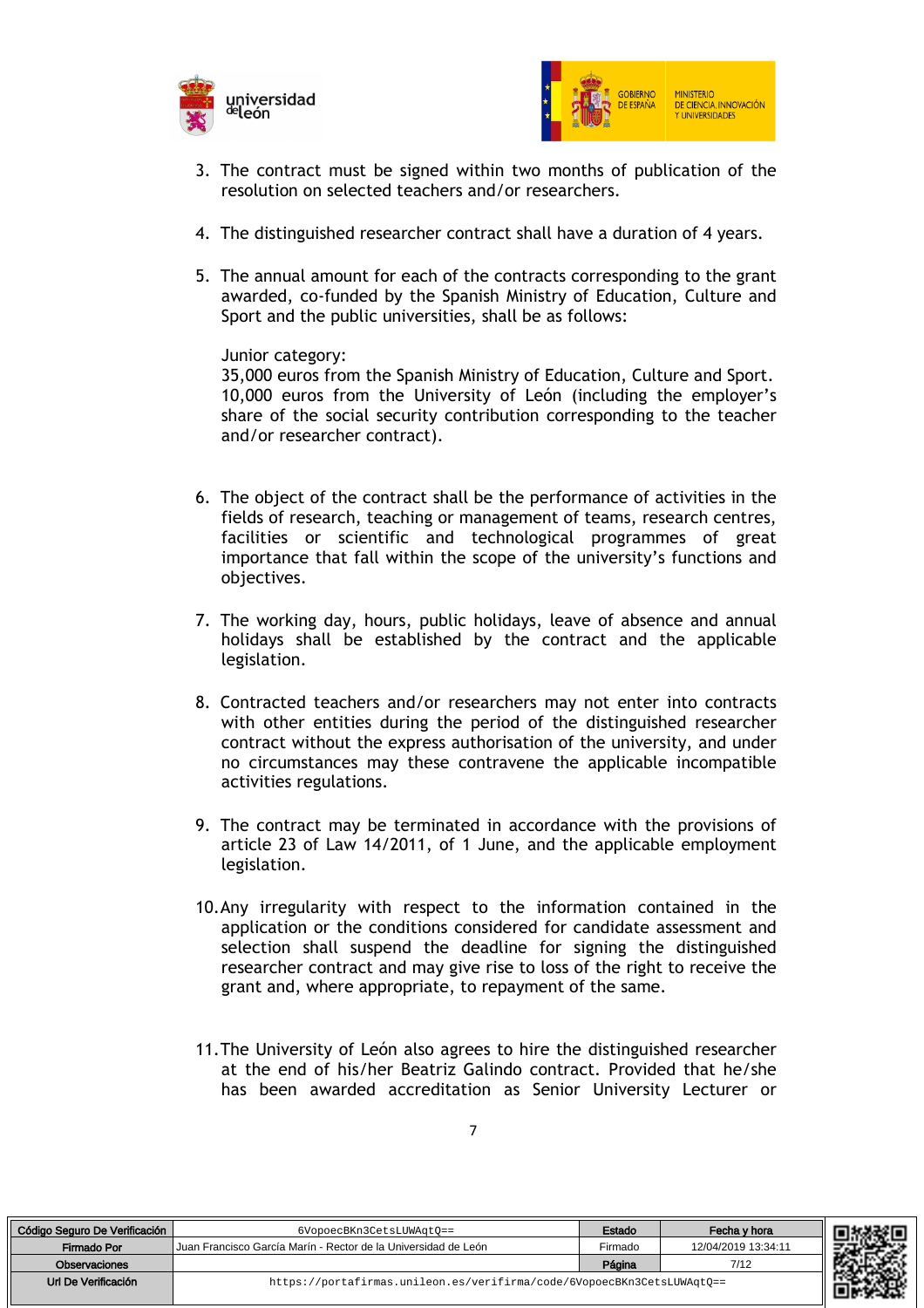



University Professor, applications for the corresponding position shall be invited via a Public Employment Offer. Positions shall be requested in the year prior to the end of the contract, to enable continuity in the post without interruption. Each position shall be associated with the distinguished researcher's corresponding Area of Knowledge and its characteristics shall reflect his or her teaching and research profile, within the limits established by the current regulations governing Competitive Access to University Teaching Staff Posts.

#### **NINE: ADMINISTRATION, INSTRUCTION, PROPOSAL AND RESOLUTION**

- 1. Administration and instruction of the procedure shall correspond to the university.
- 2. The international panel of experts shall propose the allocation of posts, and the procedure shall be resolved by the competent university body.

#### **TEN: AUTHORISATION FOR ACCESS TO PERSONAL DATA AND RELIABILITY OF THE INFORMATION PRESENTED.**

1. The submission of an application for a post by a teacher and/or researcher expressly indicates authorisation for the university to consult, verify, obtain or request proof of being up to date with tax and social security payments via original documents or certificates, including those in online format.

2. Similarly, the submission of an application for a post by a teacher and/or researcher expressly indicates consent for the university to consult and verify all personal identity data contained in the application, using the Personal Identity Data Verification System, in accordance with article 3 of Royal Decree 522/2006, of 28 April, eliminating the need to provide photocopies of identity documents in administrative procedures of the General State Administration and its associated or dependent public bodies.

3. By submitting an application, the teacher and/or researcher expressly declares that all information contained in the application and the accompanying documents is true. Falsehoods, concealment or inaccuracy of the circumstances declared shall result in rejection of the application, without prejudice to any other liabilities that may result.

#### **ELEVEN: WITHDRAWALS AND EARLY TERMINATIONS**

1. Failure to sign the distinguished researcher contract by the selected candidate within two months of publication of the resolution on selected teachers and/or researchers shall constitute withdrawal from the contract.

| Código Seguro De Verificación | 6VopoecBKn3CetsLUWAqt0==                                               | Estado  | Fecha v hora        |
|-------------------------------|------------------------------------------------------------------------|---------|---------------------|
| Firmado Por                   | Uuan Francisco García Marín - Rector de la Universidad de León         | Firmado | 12/04/2019 13:34:11 |
| Observaciones                 |                                                                        | Página  | 8/12                |
| Url De Verificación           | https://portafirmas.unileon.es/verifirma/code/6VopoecBKn3CetsLUWAqtQ== |         |                     |

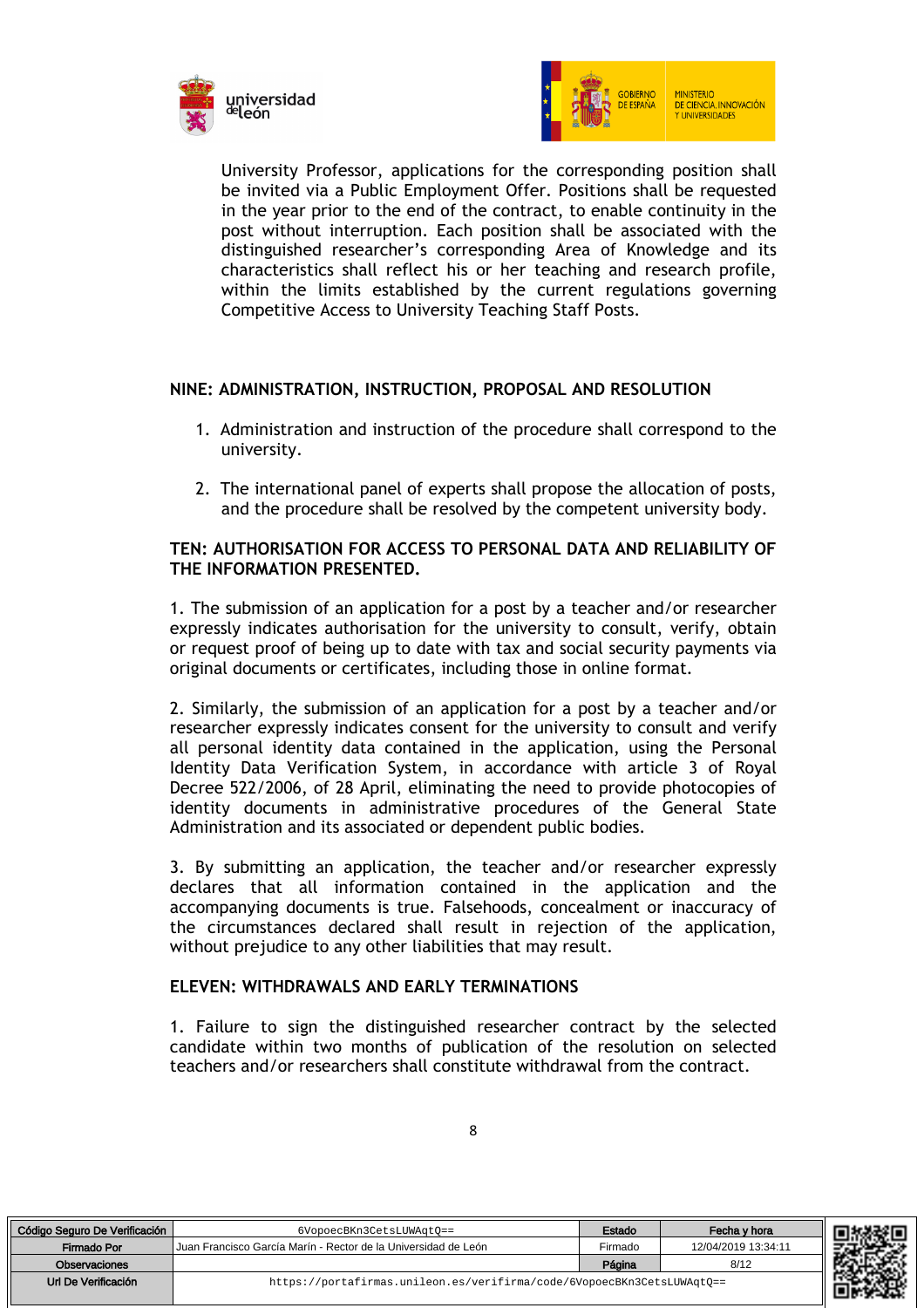



2. Early termination of the contract shall occur when the teacher and/or researcher, following an interruption in service, does not return to the university within term, without prejudice to non-compliance with the conditions of the grant. In this case, the university must submit a report as soon as possible and initiate the appropriate procedure for reclaiming some or all of the amount paid.

3. Teachers and/or researchers shall communicate withdrawals and early terminations to the university.

4. Early termination of the contract shall take economic effect from the date of the same, without prejudice to repayments that may result should undue payments have been made.

#### **TWELVE: STATEMENT OF INCOMPATIBLE ACTIVITIES**

1. In addition to the provisions of article 19.4, the contract between the university and the teacher and/or researcher shall be incompatible with other grants funded with public or private monies for a similar purpose, with a wage or salary of a similar nature and, in general, with the receipt of any income, if the activity concerned would affect fulfilment of the objective or research goal of the grant or if the working hours coincide.

2. Teachers and/or researchers should inform the university of any other grants, subsidies, income or resources obtained to finance the subsidised activities.

#### **THIRTEEN: APPLICABLE REGULATIONS AND RESOURCES**

- 1. The present selection and recruitment procedure shall be governed by the provisions of its terms, by Order ECD 365/2018 and the regulations on which it is based and, additionally, by University of León regulations governing selection of teaching and research staff and general legislation on entry to public service that is of general application.
- 2. A contentious-administrative appeal may be filed before the Administrative Dispute Court in León against this resolution and the final resolution of the selection process, within two months of the date of publication or notification. Alternatively, an appeal for reversal may be filed before the Vice-Chancellor's Office, within one month of the date of publication or notification. In this case, an appeal cannot be filed before the Administrative Dispute Court until the appeal for reversal has been expressly or tacitly dismissed.

| Código Seguro De Verificación | 6VopoecBKn3CetsLUWAqt0 ==                                              | Estado  | Fecha v hora        |  |
|-------------------------------|------------------------------------------------------------------------|---------|---------------------|--|
| Firmado Por                   | LJuan Francisco García Marín - Rector de la Universidad de León        | Firmado | 12/04/2019 13:34:11 |  |
| Observaciones                 |                                                                        | Página  | 9/12                |  |
| Url De Verificación           | https://portafirmas.unileon.es/verifirma/code/6VopoecBKn3CetsLUWAqtQ== |         |                     |  |

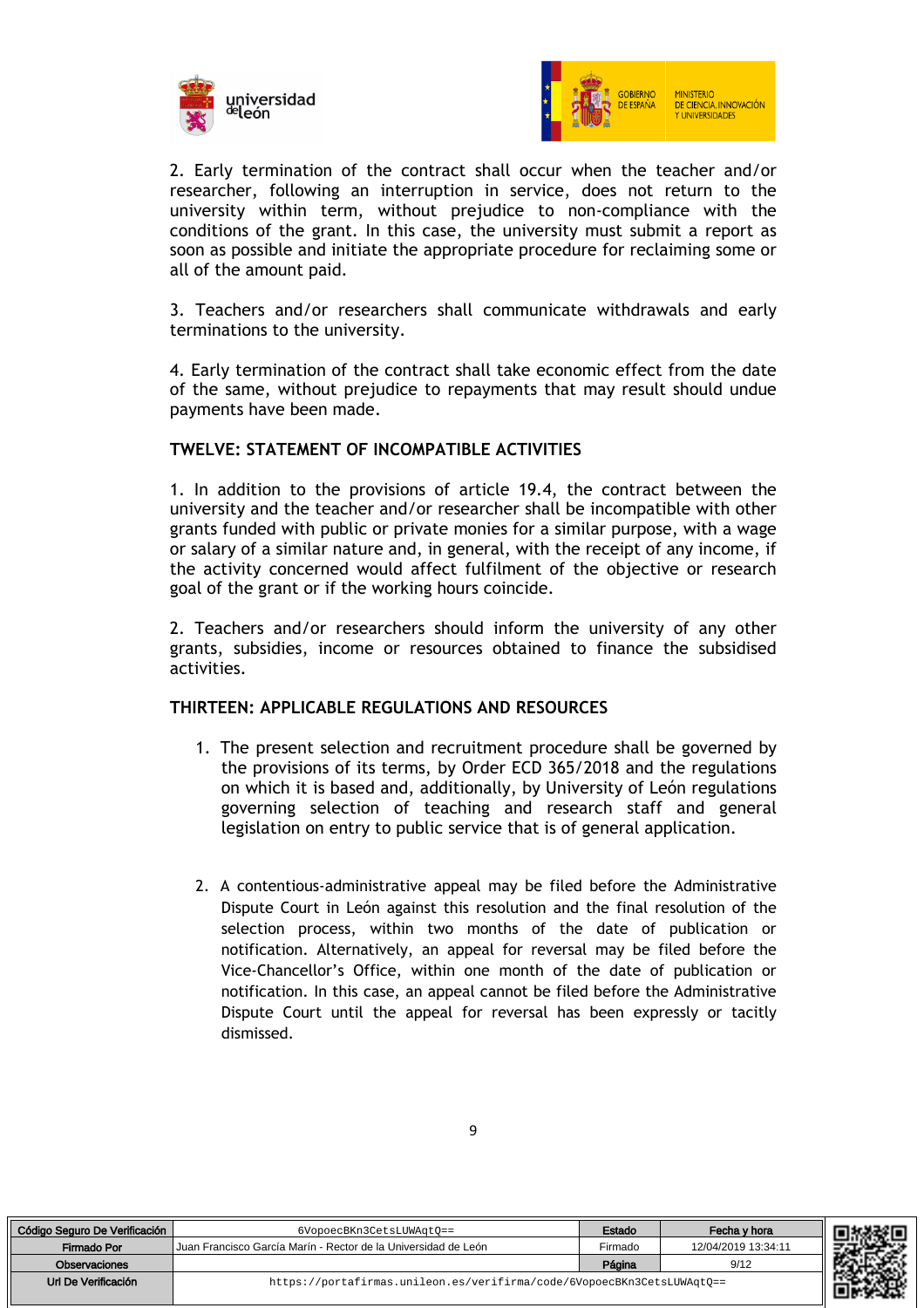



# León, 12 April 2019

# THE VICE-CHANCELLOR

Signed: Juan Francisco García Marín

| Código Seguro De Verificación | 6VopoecBKn3CetsLUWAqt0==                                               | Estado  | Fecha v hora        |  |
|-------------------------------|------------------------------------------------------------------------|---------|---------------------|--|
| Firmado Por                   | l Juan Francisco García Marín - Rector de la Universidad de León       | Firmado | 12/04/2019 13:34:11 |  |
| Observaciones                 |                                                                        | Página  | 10/12               |  |
| Url De Verificación           | https://portafirmas.unileon.es/verifirma/code/6VopoecBKn3CetsLUWAqt0== |         |                     |  |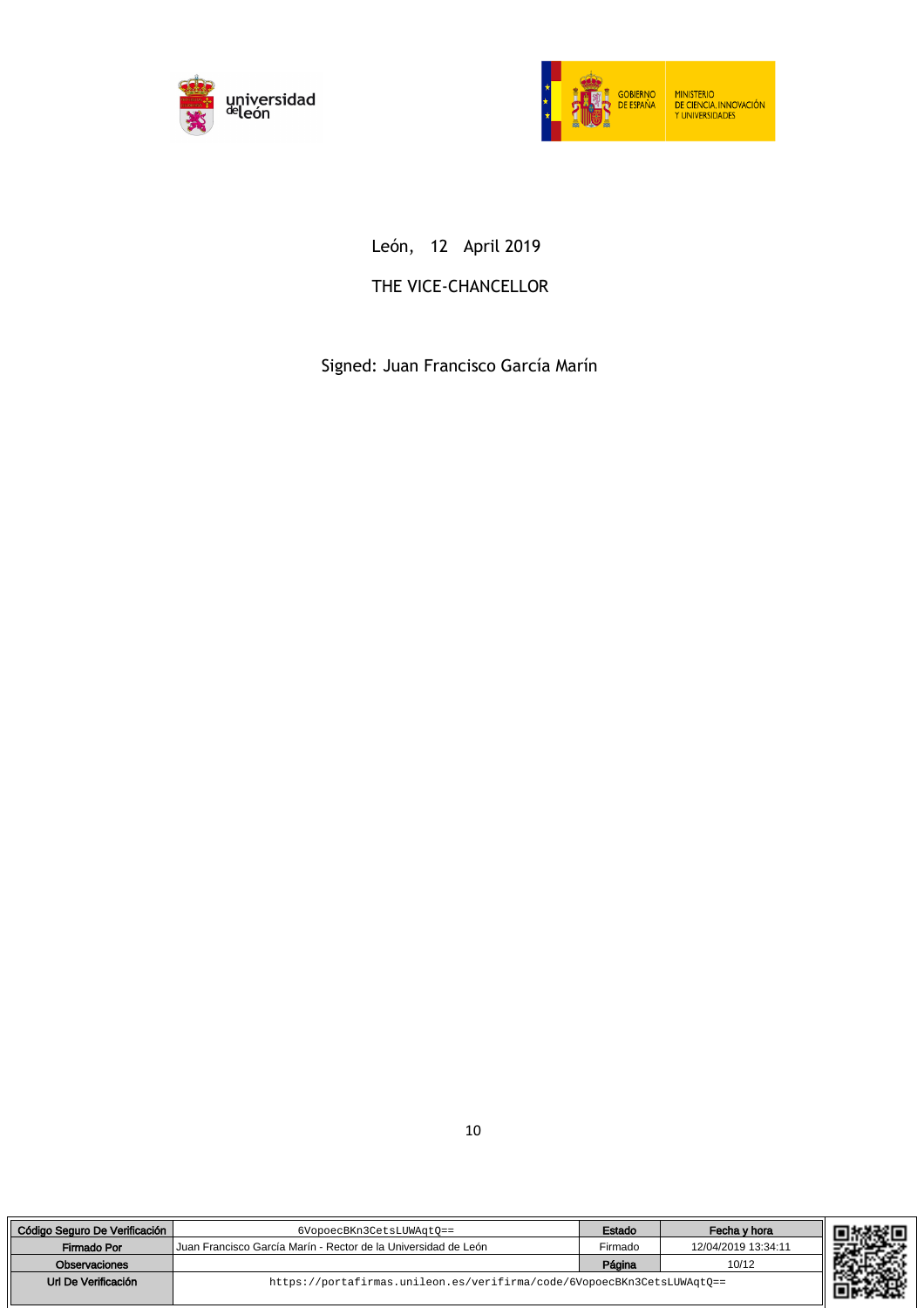



# **ANNEXED I**

### **TEACHING PROJECT:**

The fellow will contribute to the academic excellence of the Department of Molecular Biology through a biomedical research work and teaching at undergraduate and postgraduate levels.

More specifically, the fellow will be part of the academic staff teaching in the Biological Sciences, Biotechnology, Environmental Sciences or Nursing BSc Degrees, in modules focused on a wide range of topics, including General Microbiology (in Biology, Biotechnology, Environmental Sciences and Nursing BSc Degrees), Genetic Engineering of Microorganisms (Biology and Environmental Sciences BSc Degrees), and Industrial Microbiology (Biology or Biotechnology BSc Degrees) or Virology (Biotechnology BSc Degree).

In postgraduate courses, the fellow will also be part of the academic staff teaching in the Master by Research in Fundamental Biology and Biomedicine, with seminars on the culture and identification of microorganisms, genetic engineering, or genomics and proteomics. At the same time, the researcher will deliver seminars on these topics to PhD students focused on the gaining of transferable and research skills. The research projects will act as a springboard for the dissertations of undergraduate and postgraduate students, and doctoral theses directly supervised by the fellow.

#### **RESEARCH PROJECT AND TRANSFER OF KNOWLEDGE**

The research work of the fellow will be specialized on antimicrobial resistance, described as one of the most important clinical threats by the World Health Organization.

The fellow will establish a biomedical research laboratory focused on the field of cellular and molecular microbiology, centred in the development of novel antimicrobials, the characterization of novel drug-targets, the analysis of host-pathogen interactions, and the identification of novel therapeutic strategies to treat the process of infection caused by multi-drug resistant pathogens.

| Código Seguro De Verificación | 6VopoecBKn3CetsLUWAqt0 ==                                              | Estado  | Fecha v hora        |
|-------------------------------|------------------------------------------------------------------------|---------|---------------------|
| Firmado Por                   | Lluan Francisco García Marín - Rector de la Universidad de León        | Firmado | 12/04/2019 13:34:11 |
| <b>Observaciones</b>          |                                                                        | Página  | 11/12               |
| Url De Verificación           | https://portafirmas.unileon.es/verifirma/code/6VopoecBKn3CetsLUWAqt0== |         |                     |
|                               |                                                                        |         |                     |